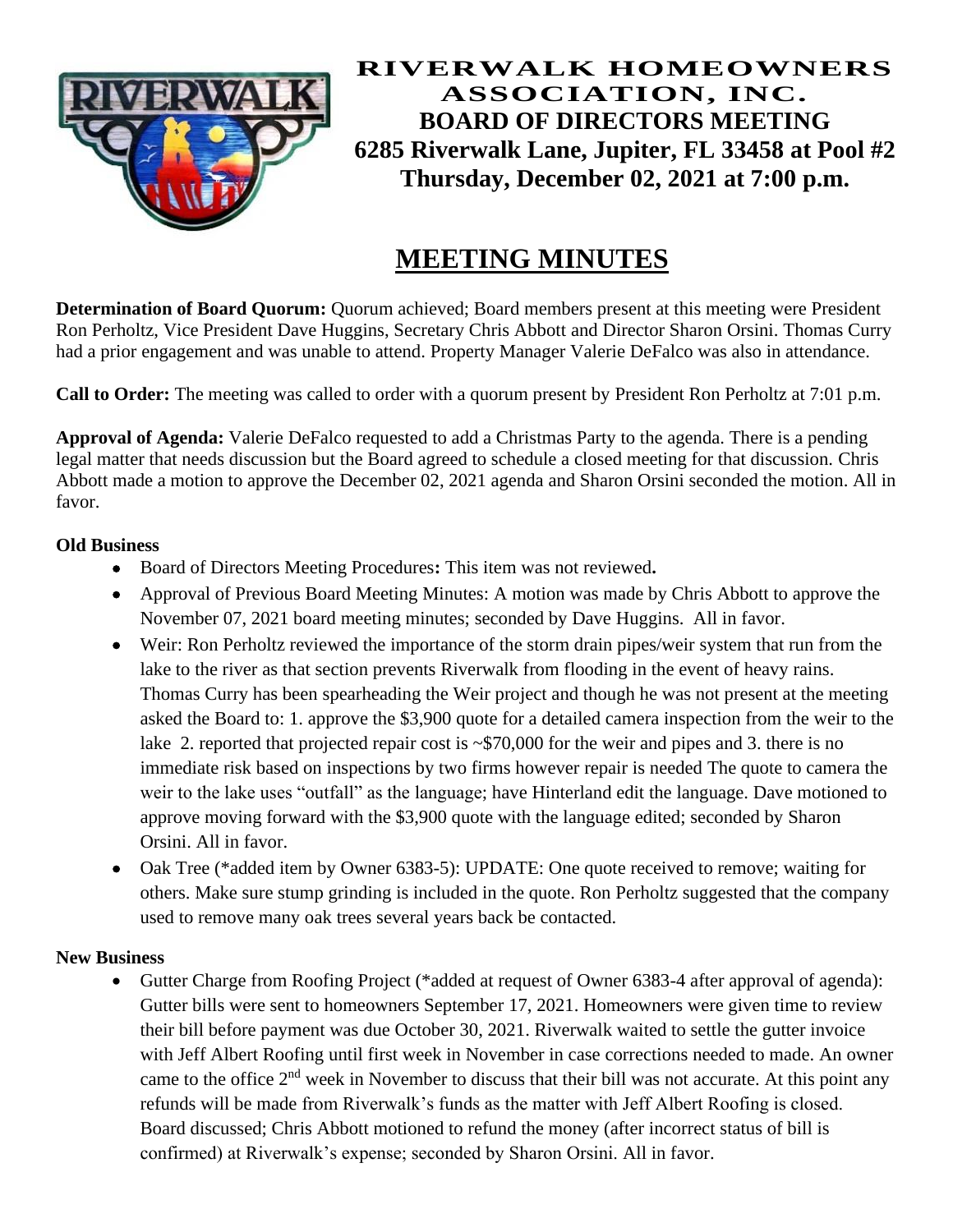- Approval of 2022 Proposed Budget: The changes requested from November's Board meeting were made and then a copy of the proposed budget was mailed to all owners. There will be no increase in Quarterly Dues in 2022. There is a separate savings analysis titled "Capital Asset Saving Funds" that elaborates how the money allocated for capital improvement projects will be spent. This is available on Riverwalk's website under the Documents tab  $\rightarrow$  Budgets. Dave Huggins made a motion to approve the 2022 Budget; seconded by Chris Abbott. All in favor.
- Christmas Party: The HOA Office has been discussing and researching having a photographer and Santa for professional photos along with light refreshments and small bites. Lots of discussion amongst the residents and Board. Owner 6158-8 added she loved the idea and thought it would build community spirit in a positive way. Dave Huggins asked how the residents would be notified. The office will send emails, flyers at their home and an announcement on the board. Initially the cost was expected to be ~\$600; however, The Board was very supportive of hosting a Christmas Party. Dave Huggins made a motion to approve \$1,000 for the Christmas Party; seconded by Sharon Orsini. All in favor.
- Possible Acceleration of Remaining Roofs (portion of accelerated benefit to be paid by units receiving benefit prior to current 20-year re-roof schedule): This was discussed heavily by The Board and a few residents. The idea was any unit that received a roof ahead of their schedule, would be assessed \$200 per year of accelerated benefit. Many unit owners have waited a full 20 years, in some cases 21 years to receive a new roof; and to charge those owners for other units receiving an accelerated roof does not seem equitable. There are several reasons this has been brought up:
	- o Some homeowners have reported that they having issues finding insurance/rate prices and may be harder pressed soon. Owner at 6183-4 mentioned at a previous meeting and we heard from Jeff Albert & John Mulleavey (roofing consultant) that insurance companies are lobbying and working hard to insure roofs with a max age of 15 years. Currently all buildings in Riverwalk, except 15 buildings, are above a 15-year roof age.
	- o Aesthetics. The community appearance and curb appeal will dramatically improve, hence improving property values.
	- o To have the community on a similar roofing schedule moving forward. There is a large community impact, with an unseen dollar sign, and a lot of work administratively on the office, that can be reduced greatly by condensing roofing projects into one project vs. multiple year roofing projects. Many members went through the re-roof very recently; seems idealistic/beneficial to get remaining residents through the re-roof. Some Board thoughts were that currently it is not necessary as there is no 15-year requirement at this moment in time. Riverwalk definitely would need a loan to accelerate the roofs.
- Patio Items/Items Above Fence Height: Currently Riverwalk's Governing Documents read: " Nothing stored or planted on the front or rear patio (except the screening on rear patios and trees or bushes on the front or rear patio) shall extend higher than the fence height on either the front and rear patio or be hung over a fence or screen enclosures without board approval." This item was heavily discussed by The Board and the residents. This matter will be tabled until the covenants/rules are reviewed.
- Delinquencies: Discussed. This item will not be added to the monthly agenda moving forward. It was reiterated that any owner may make a records request of delinquencies.

#### **Violations**